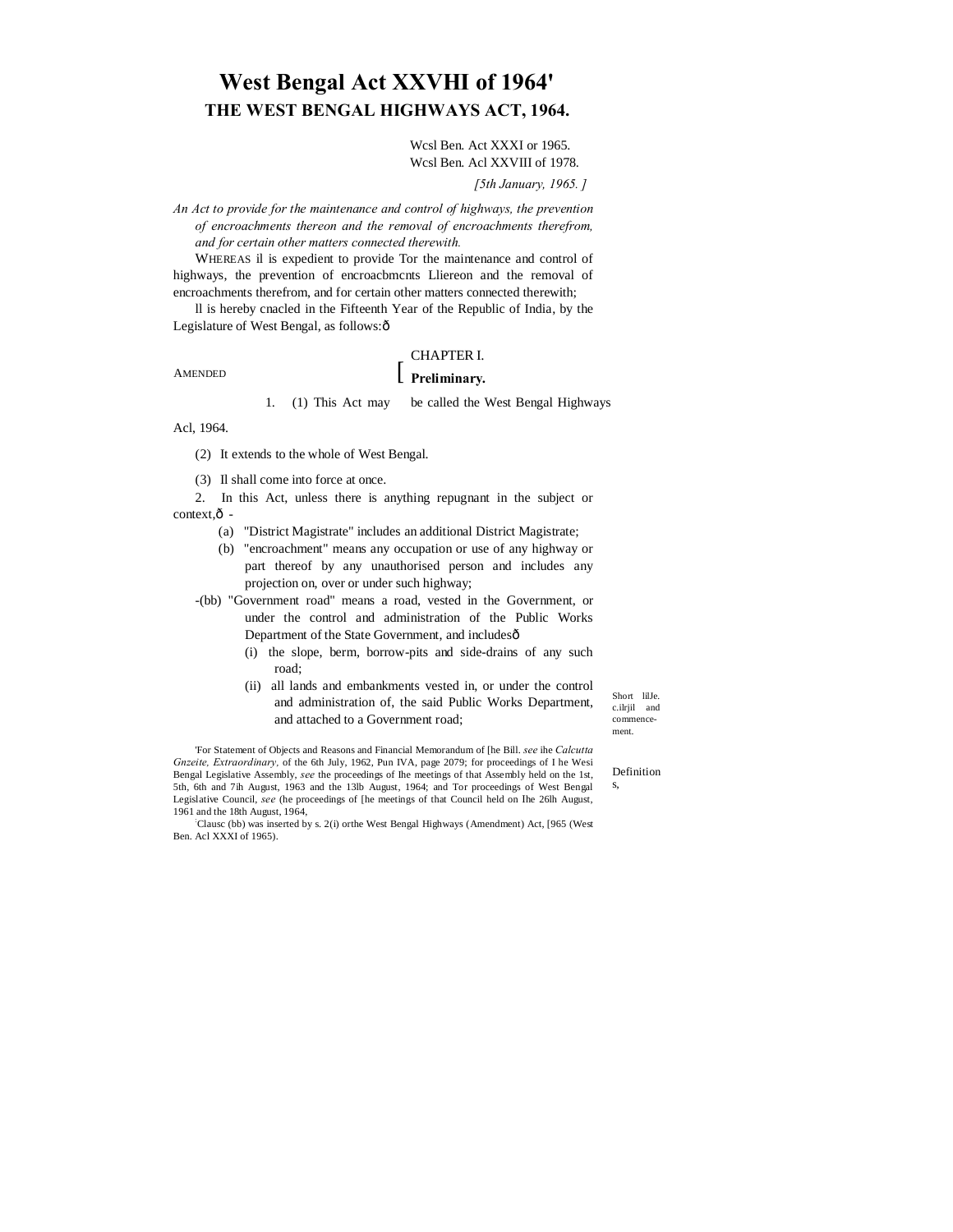### **[West Ben. Act**

*(Chapter 11.—Declaration of Highways.—Sections* 3, *4.)*

(iii) all bridges, culverts or causeways built on or across ... any

Government road: and (iv) all fences and posts on any Government road or on any land attached to a Government road, and all road-side trees on such land: Provided thai nothing in the definition shall affcct the provisions or the Calcutta Municipal Act, 1951, or West Ben. of any rule or by-law nude thereunder, in so far as they empower the Corporation of Calcutta to take action in ' respect or the Government roads now under the control of the Corporation.

- (c) '["highway" means—
	- (1) any Government road, or

(2) any other road, slreel, path, way or land, other than a national highway within the meaning of the National Highways Act, 1956, which is declared by the State 4Soft956. Government lo be a highway under section 3 and

- includes<sup>o</sup>]
- (i) ihe Hanks, footpaths, pavements and drains adjoining such highway;
- (ii) ail bridges, culverts, causeways, carriageways and other structures built on or across such highway;
	- and
- (iii) any land in the possession of the State Government or any other authority adjoining such highway, used or intended to be used for purposes of the highway;
- (d) "Highway Authorily"means the authority appointed under section 5; and
- (e) "prescribed" means prescribed by rules made under this Aui.
- 

## $=$  CHAPTER II.

Declaration of Highways.

3. (I) The State Government may, by notification in the *Official Gazette,* declare any road, street, path, way or land to be a highway.

- (2) Such notification may specify ific boundaries of such highway.
- (3) The Highway Authority may demarcate the boundaries of the highway

by placing and maintaining stones or other suitable marks at intervals all along the highway in such manner as may be prescribed.

4. The right of the public to use a highway shall be subject to the provisions of ihis Act and the rules made thereunder.

'The ponion within (he square brackets were substituted fori he words<sup>1</sup> "highway" means any road, street, path, way or land, other [han a national highway, wilhin the meaning of ihe National Highways Acl. 1956, which is declared by the Slalc Government ID be J highway under sec! ion 3 includesô 'bys. 2(ii)ofLhc West Bengal Highways (Amendment) Aci, 1965

Declaration 0 Hugh way.

Public right id use a highway.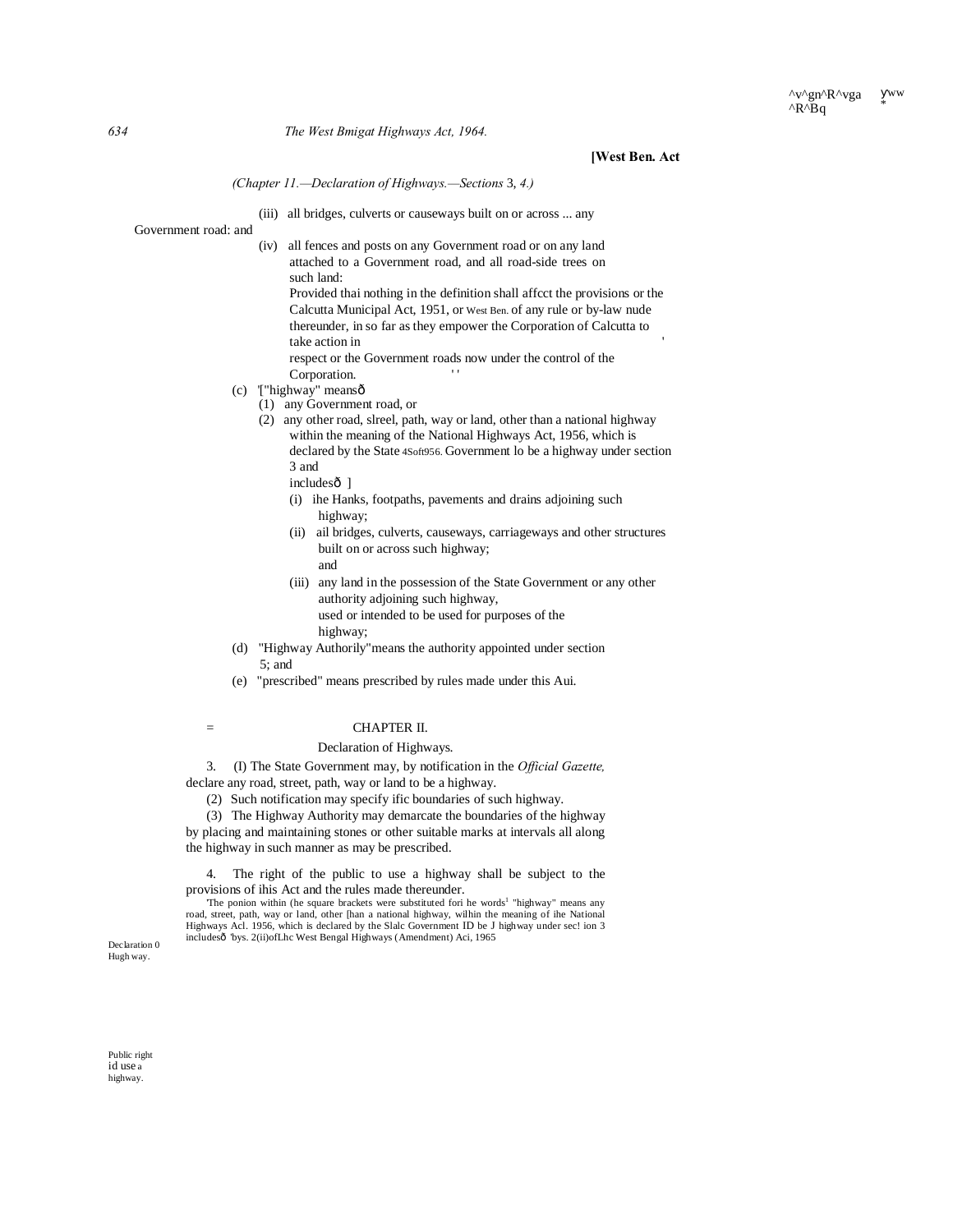#### **XXVIII of 1964.]**

*(Chapter I!!.—-Appointment of Highway Authority and his functious.- Scciions 5-7.—Chapter IV.—Prevention and removal of encroachment.—Section 8.)*

#### CHAPTER III,

#### **Appointment of Highway Authority and his functions.**

5. The Slate Government may, by notification in the *Official* Appoimnwm *Gazette,* appoint one or more officers to be Highway Authority for the Au'ihoriTy<sup>^</sup> purposes of this ACL.

Powers and (I mies or Highway Auihoriiy. 6, Subject to such conditions as may be prescribed, the Highway Authority shall exercise powers and discharge duties in accordance with the provisions of this Act relating to the maintenance and control of the highways, the prevention of encroachments thereon and the removal of encroachments therefrom, and matters incidental thereto.

7. The Stale Government may appoint such staff as it deems neccssary to assist the Highway Authority. -

Sfaffoflhc Highway Auihoriiy.

#### CHAPTER IV.

#### **Prevention and removal of cncroachmcnt. -**

8. (1) No person shall make any encroachment without obtaining Permission previous permission in writing of the Highway Authority or any officer "^h- not below the rank of an Assistant Engineer authorised by him in this mem. behalf.

(2) The Highway Authority or such officer may, having due regard to the safety and convenience of traffic and subject to such conditions and on payment of such fee or other charge as may be prescribed,

grant a permit to any person to use or occupy temporarily any land appertaining to or adjoining a highway for such period as may be specified therein. , .

(3) Any person holding a permit granted under sub-section (2) shall, if required, produce it for inspection before the Highway Authority or any officcr authorised under sub-section (1) and shall on the expiry of the period specified therein resLore the land under his use or occupation to its original condition and make over possession thereof to the Highway Authority or the officer referred to in sub635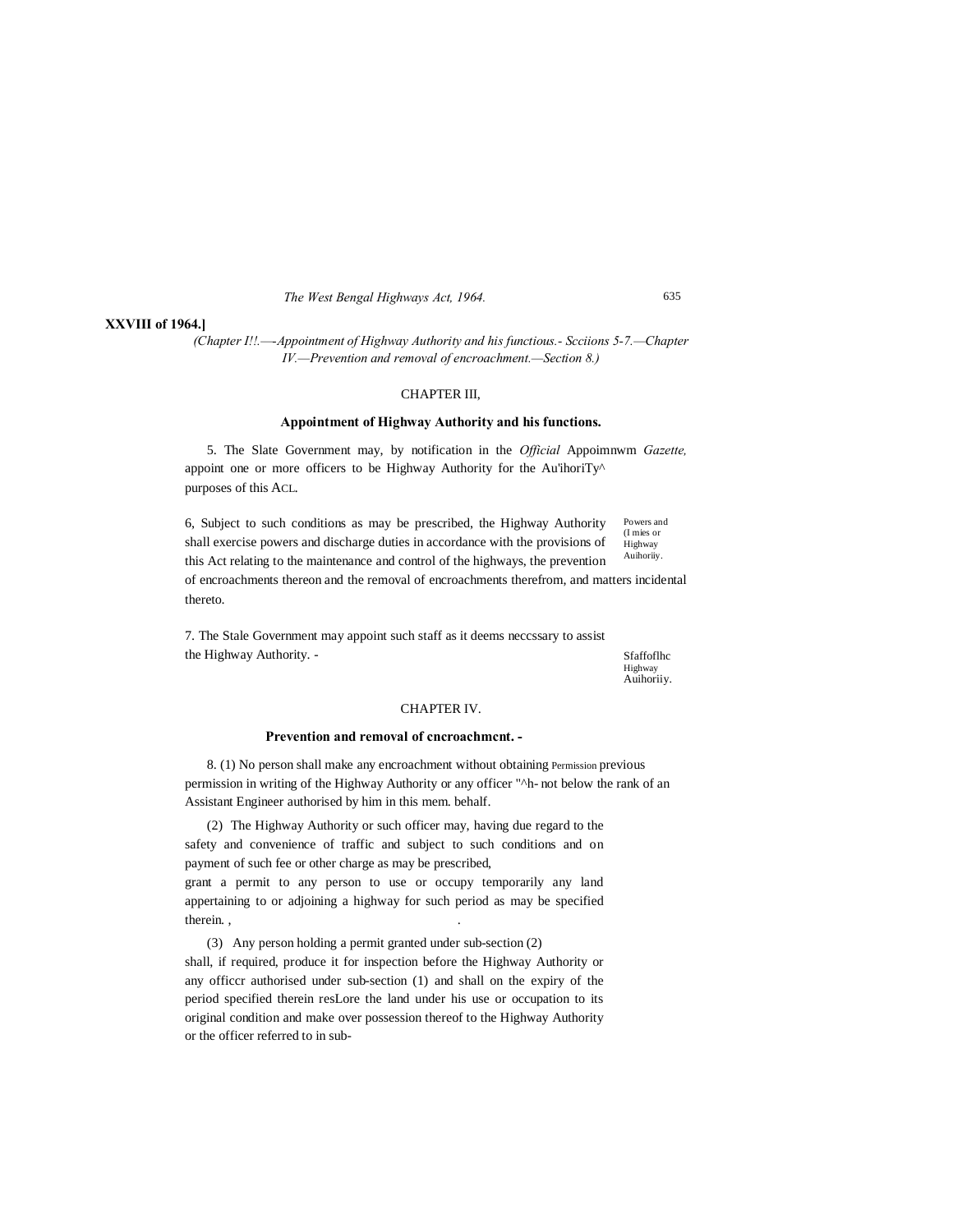#### **[West Ben. Act**

#### *(Chapter IV.—Prevention and removal of encroachment.— Sections 9,10.)*

9. (1) The Highway Authority may cancel any permit granted under section 8 if  $\delta$ 

(a) any fee or charge iherefor is not duly paid, or

which may have been paid by him.

- (b) [he purpose for which the permit was granted has ceased to exist, or
- (c) there is breach of any of the terms and conditions of such permit, or
- (d) the land covered by such permit is required by such authority, or
- (c) the use or the occupation of the land covered by the permit by the permit-holder is causing impediment, obstruction or inconvenience to the use of the highway by the public.

l\mci''ro cancel permission. (2) Where the permit is cancelled under clause (b) or clause (d) of subsection (1), the permit-holder shall be entitled to a refund, in respect of the unexpired period of the permit, of a proportionate amount of any fee or charge

Removal of 10. (1) If any person,  $\hat{\sigma}$ <br>rr<sup>11</sup>- (a) is four

 $r_{1}(a)$  is found to have made an encroachment on any road, street, path, way or land which is declared to be a highway under sub-

scction (1) of section 3, or

- (b) makes an encroachment on a highway in contravention of the provisions oF section 8, or
- (c) docs not remove an encroachment on the expiry or cancellation of any permit granted to him,

the Highway Authority or any officer authorised by him in this behalf shall serve a notice on him requiring him to remove the encroachment and restore the highway to its original condition wihin the period specified in the notice.

(2) If the encroachment is not removed wilhin the lime specified in the noiiuc, the Highway Authority or the officer authorised under subsection (1) may make an application to '[an Executive Magistrate], having jurisdiction over the area, not being the Dislrict Magistral, for removal of the encroachment and delivery of possession of the land encroachcd upon to the Highway Authority or such officer.

(3) Such Magistrate may, on receiving the application and after notice to the person responsible Tor the encroachment and on taking such evidence, if any, as he thinks fit, make an order authorising the authority or officer to recover possession and remove the encroach- mcnt in question and may, if neccssary, direct the policc to assist in the enforcement of (he order.

'The words wilhin ihe squire brackets were subslilutcd for Ihe words "a Magistrate uf ihe first class" by 5,2 ohtic West Bengal Highways (Amendment) Acl, 1978 (Wcsl Ben. Acl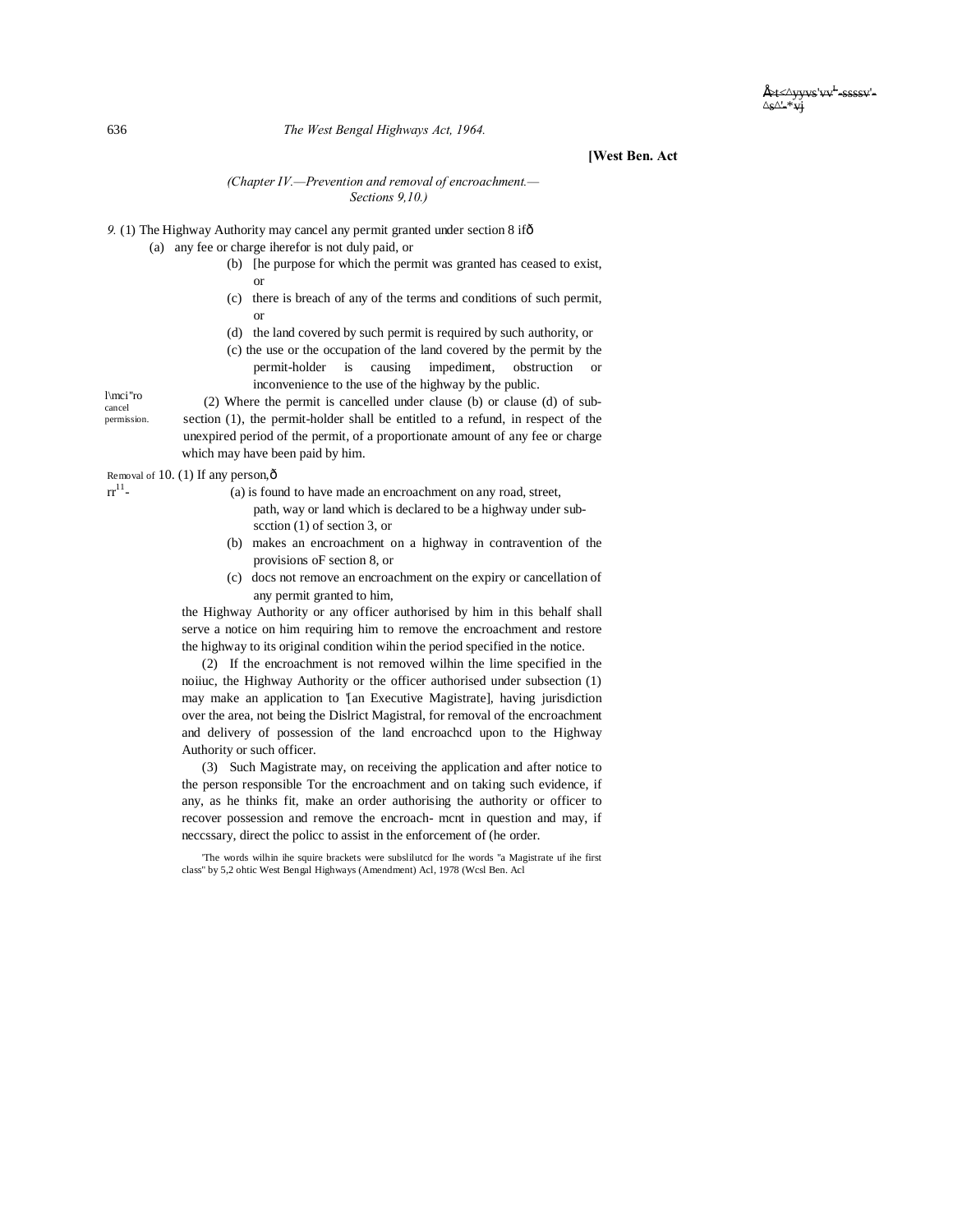#### **XXVin of 1964.]**

*(Chapter IV.—Prevention and removal of encroachment.— Section il.—Chapter V.—Supplemental provisions to secure safety of traffic and prevention of da wage to highways.—Section 12.)*

(4) ir ihe person responsible for ihe encroachment is aggrieved by ihe order of ihe Magistrate made under sub-section (3) he may, wilhin fifteen days from the dale of the Magistrate's order, appeal to the District Magistrate. The District Magistrate shall, after hearing the parlies, make an order affirming, modifying or setting aside ihe order made under sub-section (3).

11. (1) Any cost incurred by the Highway Authority or the officer authorised under sub-section (1) oT section 10 in removing any encroachment shall be recoverable from the person responsible for ihe encroachment in (he manner hereinafter provided after giving him an opportunity of making any representation he may wish to make in the matter.

Rctovciy ofcos of removal of encroach - mcni.

(2) A notice of demand for such cost shall be served by such authority or officcr on such person requiring payment of the same within such time as may be specified in the notice.

(3) If such person pays the cost of removal within the lime specified in the notice referred lo in sub-section (2),- the materials, if any, obtained on removal of [he encroachment shall be made over to him.

(4) If such person fails to pay up the amount of cost within the lime specified, such materials may be sold in the manner prescribed and the proceeds appropriated towards the cost of removal, and the balance, if any, shall be made over to such person.

(5) If the proceeds do not cover ihe amount of cost the deficiency, or if there are no materials to be sold and if the amount of cost has not been paid within the time specified in the notice referred to in sub-section (2), the amount of cost shall be recoverable from the person responsible for the cncroachmenl as a public demand.

### CHAPTER V.

## **Supplemental provisions to secure safety of traffic and prevention of damage to highways.**

12. (1) If any person, owning [and adjoining a highway near a bend or a corner thereof, intends to construct a building or structure thereon, he shall make an application to the Highway Authority, in such form and with such particulars as may be prescribed, for approval, authorising such construction.

(2) If the Highway Authority is satisfied that such construction will not obstruci the view of persons using the highway, he shall give such

Restriction on the use of land adjoining 3 highway for the prevention of obstruction of view.

637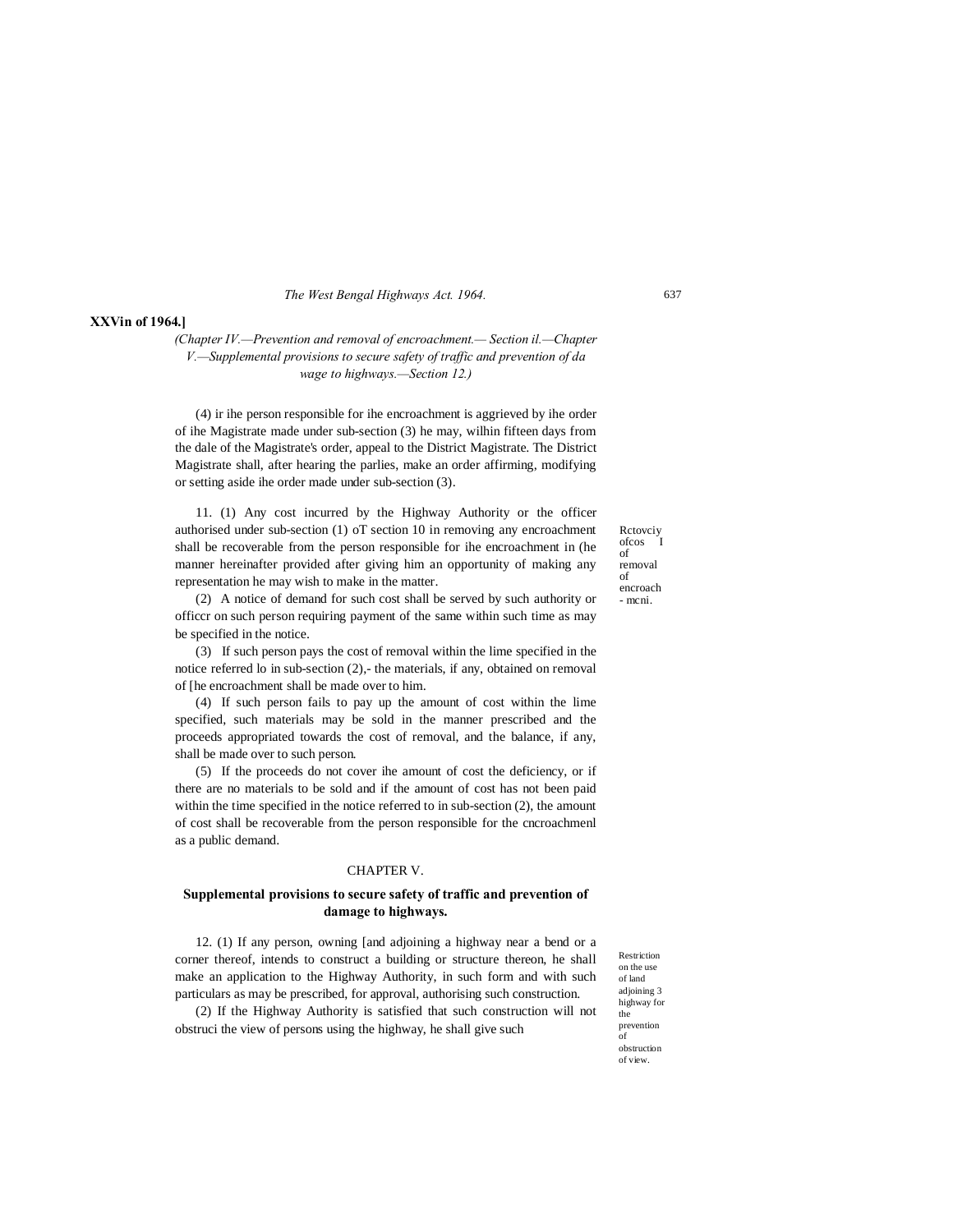**[West Ben. Act**

*(Chapter V.—Supplemental provisions to secure safety of traffic and prevention of damage to highways.—Sections 13-15.)*

### (3) IF ihe **Highway Authority refuses** to **give such approval,** he **shall communicate the order of refusal lo the applicant.**

(4) The applicant may, within thirty days from ihe dale on which such order of refusal is communicated to him, appeal lo the State Government.

(5) The State Government may, after giving an opportunity lo the applicant lo be heard, dismiss the appeal, or allow it and give such **approval.**

(6) If the appeal is dismissed the Slate Government may, of its own motion oral the request of the owner, acquire the land or any pari thereof in accordance with any law Tor ihe lime being in force for the purposes of ihe highway.

(7) The Stale Government may authorise an officer, nol below ihe rank of an Additional District Judge or an Additional District Magistrate, to hear and dispose of an appeal referred lo in sub-section (4).

Praia bit ion or rtsinclion ofuicaf ve hie lis on certain highways.

13. Where a highway or any portion thereof is nol designed lo carry vehicles of which ihe laden weight exceeds such limit as may be fixed by ihe Highway Authority in this behalf, he may, subject lo such conditions as may be prescribed, prohibit or restrict the plying of such vehicles on or over such highway or such part of the highway.

Power lo cloit highway temporarily or regulale Ira file.

14. (I) ir any portion of a highway is in need of immediate repairs or is or has been rendered unsafe Tor vehicular or pedestrian traffic by reason of damage or otherwise, the Highway Authority may, subject lo such conditions as may be prescribed, either close that portion of the highway to all traffic or to any class of traffic temporarily for effecting repairs or protective works, or impose reasonable restrictions in respect of the speed or laden weight of vehicles using such portion of the highway.

(2) Where under sub-secCion (1) the Highway Authority closes any portion of a highway temporarily, any land adjoining such portion of the highway may be requisitioned or acquired in accordance wilh any law for the lime being in force for the construction of a temporary diversion road.

(3) Any such temporary diversion road shall be deemed to be a part of the highway,

Prevenlion of damage to highway.

15. (1) No person shall cause, by any vehicle or animal in his charge or otherwise, any damage to or obstruction on any highway.

(2) The Highway Authority or any officer authorised by him may remove nnv nh^rnirtinn frnm (lie hiohwnv and mav if nerr^rtrv [hp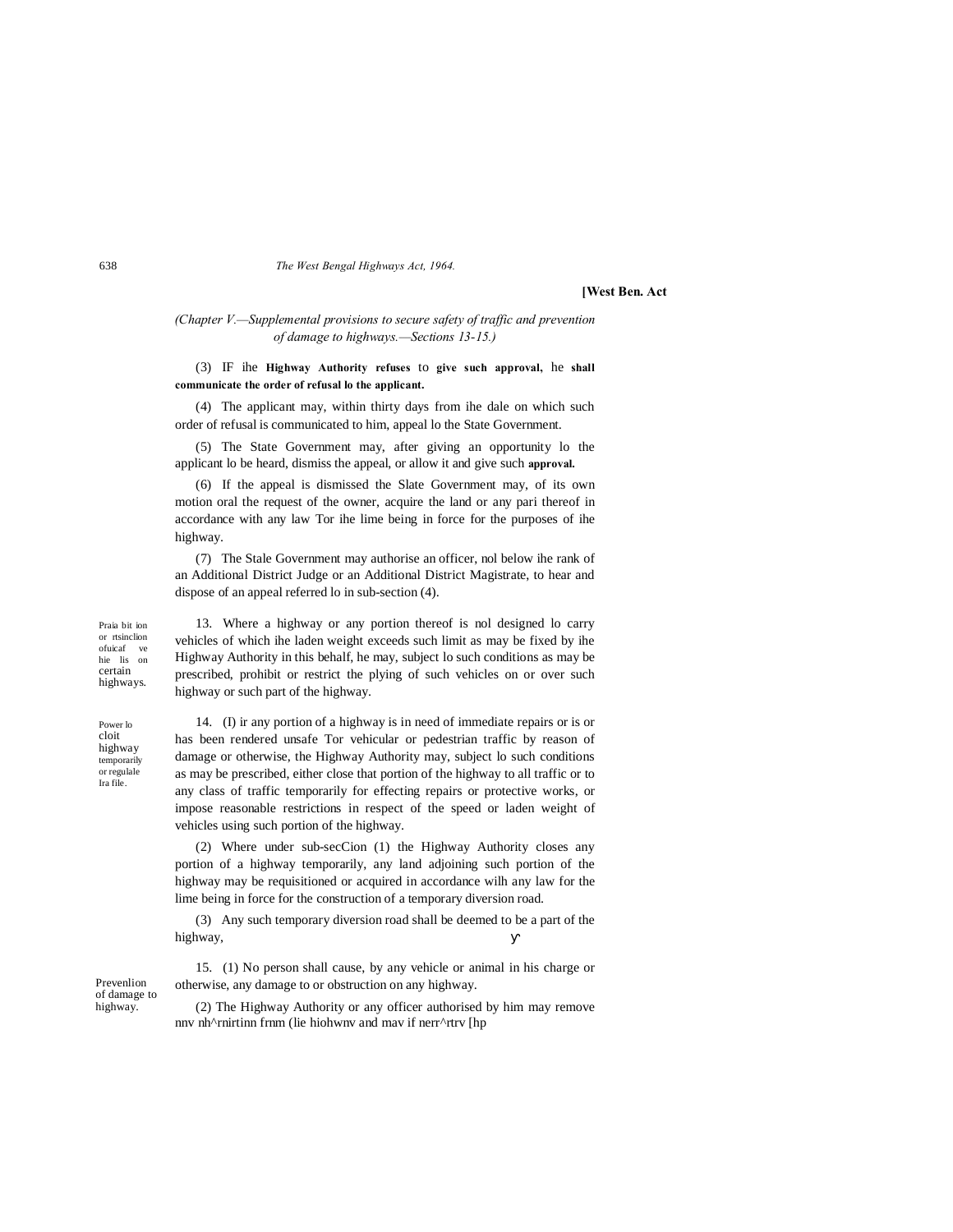**XXVin** of **1964.]**

*(Chapter VI.—Penalties.—Sec!ions 16-20.—Miscellaneous.— Sections 21.)*

#### CHAPTER VI.

#### **Penalties.**

16. Whoever wilfully disobeys any prohibition or restriction imposed under section 13 or section 14, or obstructs any person or authority in the discharge of any functions thai such person or authority is required or empowered under this Act to discharge, shall, on conviction, be punished with fine which may extend to five hundred rupees.

Penally for removal of boundij mack. 17. Whoever wrongfully removes or tampers with any stones or marks placed by the Highway Authority for demarcating the boundaries of any highway shall, on conviction, be punished with fine which may extend to one hundred rupees.

Causing damage lo highways. 18. Whoever in contravention of sub-section (1) of section 15 causes any damage to or obstruction on any highway, shall, on conviction, be punished with fine which may extend to one thousand rupees and shall in addition be liable to pay the cost of repair of such damage or the cost of removal of such obstruction, as the case may be.

19. Whoever contravenes any provision of this Act or of any rule or ordder made [hereunder shall, iT no other penalty is provided for the offence, be punished, on conviction,  $\hat{o}$ 

- (a) for a first offence with fine which may extend Lo five hundred rupees,
- (b) for a subsequent offence with fine which may extend to one thousand rupees.

20. An offence committed by any person under this Act may be compounded by any Highway Authority on payment or such sum as such Authority may determine and on payment thereofô

- (a) no proceedings shall be commenced against such person; and
- (b) if any proceedings have already been commenced against such person, such proceedings shall not be further proceeded with.

### CHAPTER VH. Miscellaneous.

21. The Highway Authority and the officers and other persons authorised or appointed under this ACL shall be deemed to be public

> Certain persons lo be public scrvn is.

General provision for punishment .<br>ofodences.

Powcno compound offences.

**Disobedience** oforders.elc.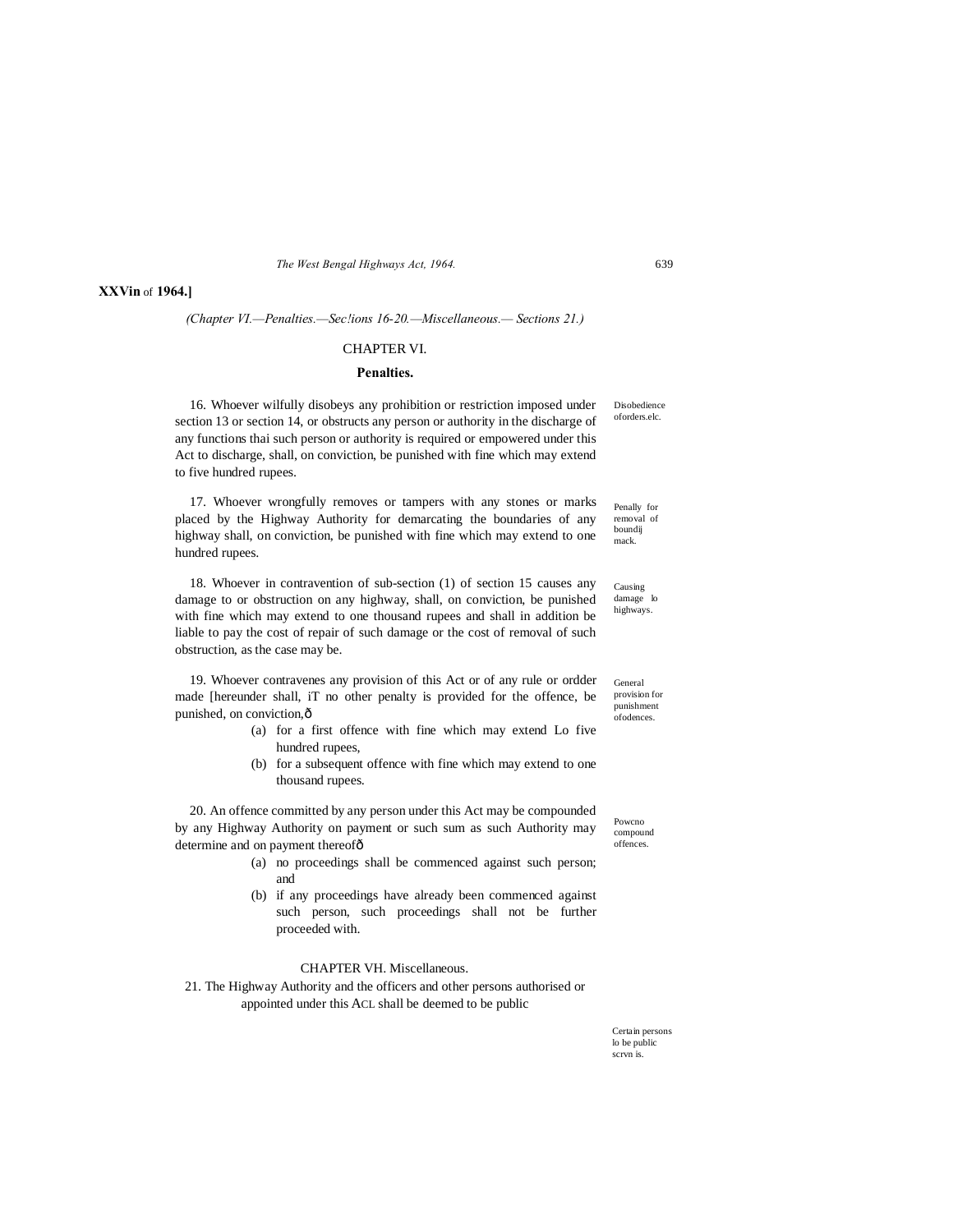**[West Ben. Act**

*(Chapter VII.—Miscellaneous.—Sections 22-25. )*

BnrpT jurii<sup>'</sup>dicliD<br>n,

Protection of pcrcons acling in good faith.

Sorvice of notice.

22. No Civil Court shall have jurisdiction in rcspcct of any matter which ihe Highway Authority, or an officer or person authorised under this Act is empowered lo deal with under the provisions of this Act.

23. No suit, prosecution or other legal proceedings shall be instituted against any authority or officer oi person duly authorised under this Act in respect of anything in good faith done or intended lo be done under this Act or the rules or orders made [hereunder.

- 24. A notice issued under this Act may be served, $\hat{\text{o}}$ 
	- (a) by delivering or tendering it or sending it by post lo the person to whom ii is addressed, or to his agent, or
	- (b) iFsueh a person or his agent is not found then by leaving it at his usual or last-known place of abode or by delivering or tendering it to some adult male member of his family:

Provided that if the address of such person is not known or such person cannot be traced ai his last-known address service of noiicc at ihe site or the encroachment shall be deemed to be service on him for ihe purposes or this Aci.

25. (1) The Siale Government may, by notification in the *Official Gazelle,* and subject (o ihe condition of previous publication, make rules to carry out the purposes of this Aci.

(2) In particular and without prejudice to the generality of ihe foregoing power, the State Government may make rules for all or any of the following matters:ô

- (a) the conditions referred lo in sub-seclion (2) of scclion 8 suhject lo which use or occupation of any land appertaining to or adjoining a highway may be permitted;
- (b) the conditions subject lo which ihe plying of vehicles may be prohibited or restricted under section 13;
- (c) the conditions subject to which traffic may be closed or reasonable restrictions in respect of the speed or laden weight of vehicles may be imposed under section 14;
- (d) the placing of boundary marks and ihcir maintenance;
- (c) forms of applications and notices under this Act;
- (f) fees or charges which may be imposed or levied under this Act;
- (g) discharge of functions under this Act by the Highway Authority; and

finv nfhor m:»Mpr whifh rn hp  $s\vert r$  miv nri^e^riVir^

Power la make rules